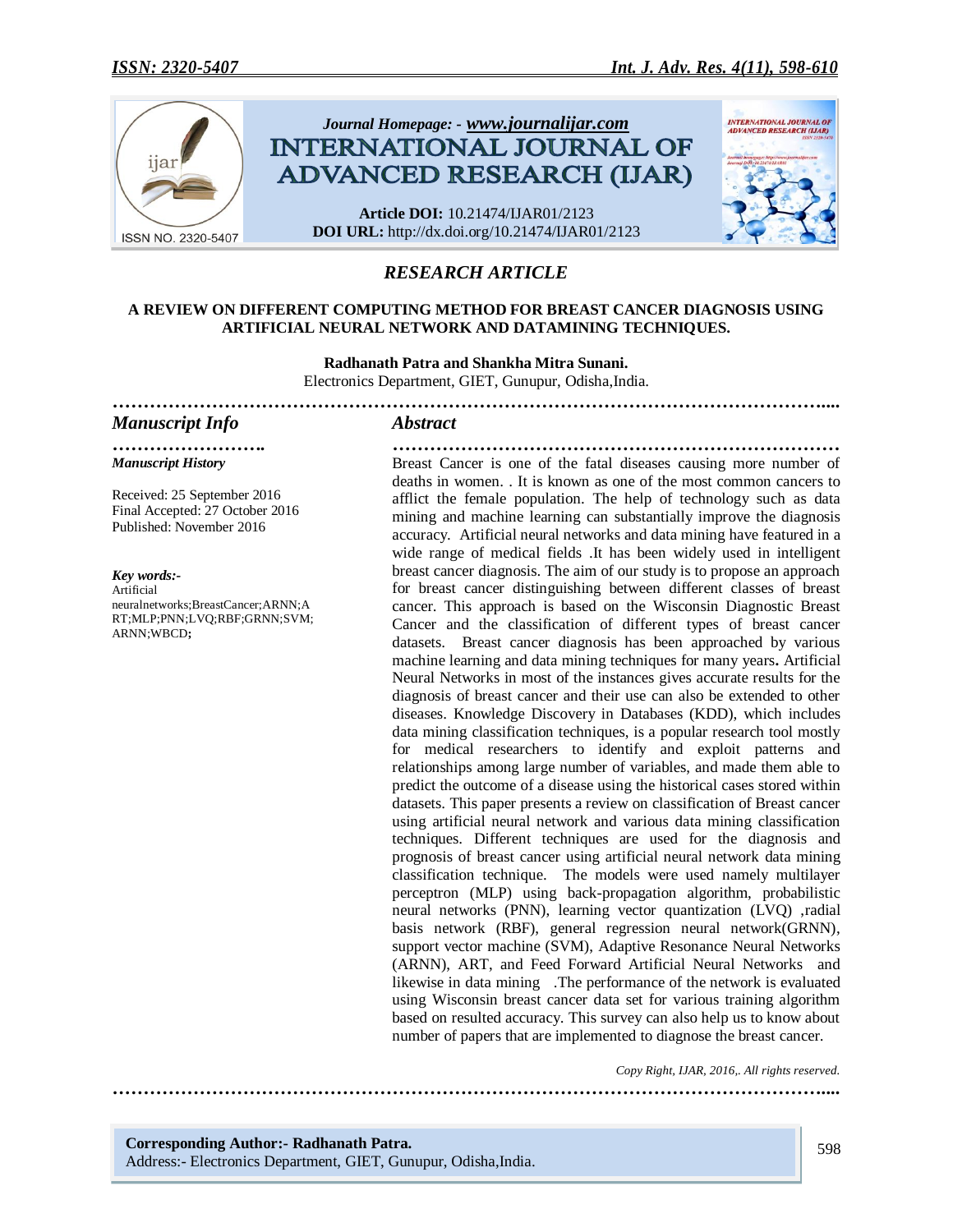### **Introduction:-**

Cancer is a big threat to human life. Based on statistics from the World Health Organization (WHO), deaths caused by cancer will reach about 12 million people in 2030.Breast cancer has become the leading cause of death in women in developed countries. There are two types of breast lesions- malignant and benign. The Radiologists study various features to distinguish between the malignant tumor and benign tumor. The objective of these predictions is to assign patients to either a"*benign*" group that is noncancerous or a"*malignant*" group that is cancerous. Early diagnosis requires an accurate and reliable diagnosis procedure that allows physicians to distinguish benign breast tumors from malignant ones. Thus, it is very important to finding an accurate and effective diagnosis method. In recent years different methods have been widely used in prediction, especially in medical diagnosis. In medical application medical diagnosis is one of major problem. Several research groups are working world wide on the development of neural networks in medical diagnosis. Neural networks are used to increase the accuracy and objectivity of medical diagnosis. Artificial neural networks (ANNs) and data mining techniques have been recently proposed as a very effective method for diagnosis of breast cancer. This paper summarizes the application of artificial neural network and various methods of data mining for detecting breast cancer in human. The remainder of this paper is organized as follows. Section 1.1 and 1.2 describes the framework architecture of neural network and brief summary of data mining process and Section 2 describes literature review based on Artificial Neural Network (ANN) and data mining tools. Here in section 3 provides a conclusion of neural network approaches and data mining methods to breast cancer diagnosis.

#### **Artificial Neural Networks:-**

Neural networks and fuzzy logic are two approaches that are widely used to solve classification and pattern recognition problems. The main advantage of neural networks is their learning Capabilities and their ease of implementation. Artificial neural networks are also referred to as neural nets artificial neural system, parallel distributed processing systems and connectionist systems. The basic processing elements of neural networks are called artificial neurons, or simply neurons or nodes. In a simplified mathematical model of the neuron, the effects of the synapses are represented by connection weights that modulate the effect of the associated input signals, and the nonlinear characteristic exhibited by neurons is represented by a transfer function. It is necessary for the system to have a labeled directed graph structure where nodes perform some simple computations. From elementary graph theory we recall that a directed graph consists of a set of nodes (vertices) and a set of connections (edges/links/arcs) connecting pairs of nodes. A graph is a labeled graph if each connection is associated with a label to identify some property of the connection.



**Figure 1:**- Architecture of an Artificial Neuron and a Multilayered Neural Network

#### **Data Mining:-**

Data mining is a part of Knowledge Discovery database (KDD) which is an emerging field in recent research for medical diagnosis and prognosis purpose. Data mining process uses data analysis method such as statistics, machine learning and artificial intelligence to attain new non-trivial knowledge, e.g. prediction values, hidden patterns, and dependencies. The aim of DM is extracting new knowledge and deeper insight into a given dataset (often a largescale dataset), which may continue to be used for decision making. Depending on their purpose of application, DM methods are divided into two groups: methods for prediction and methods for data characterization. Characterization tasks are aimed at finding patterns and associations, while prediction tasks are meant to predict certain events or certain unknown values within the relevant sphere of interests. The main methodological difference is that prediction requires a specific variable (class) to be included into the primary data. The solution can be numeric or categorical; respectively, DM methods for prediction are divided into regression and classification. DM methods can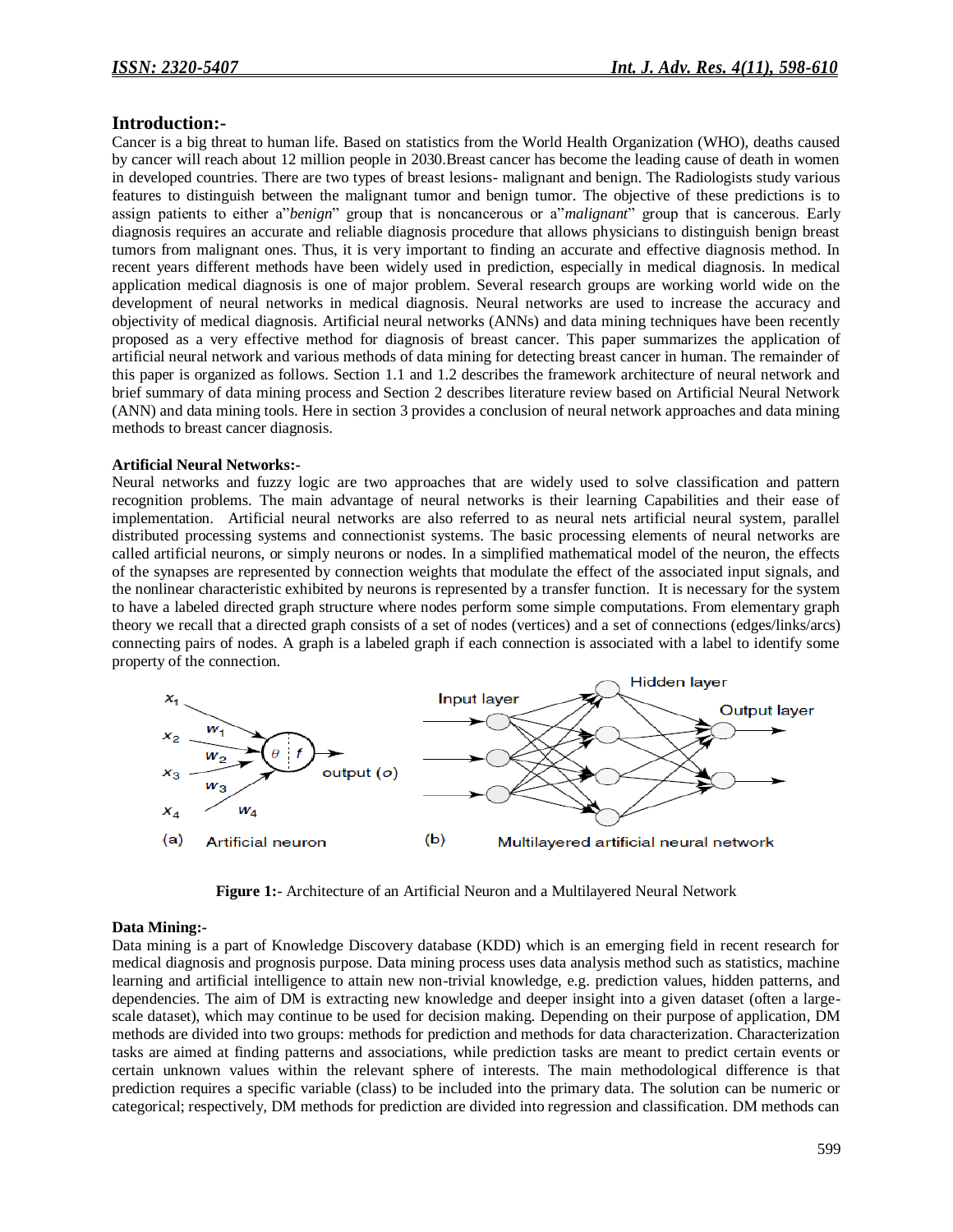be divided into three main categories: supervised learning technique; unsupervised learning technique; other. The first category of "supervised learning technique" includes the tasks of classification and prediction. The second category of "unsupervised learning technique" is assigned to the tasks of clustering and association rules mining. Visualization, outlier detection and link analysis are not classified as "supervised learning technique" or "unsupervised learning technique". A list of the most popular DM methods and techniques according to a survey conducted by KD Nuggets (Piatetsky-Shapiro, 2014) is as follows: decision trees and decision rules (classification); regression; clustering; descriptive statistics; visualization; link analysis; sequence mining; neural networks (classification); support vector machine; Bayes classification and linear genetic programming. Solving DM tasks includes the selection of appropriate algorithms. Both the selection of DM method and algorithm, and parameterization of the optimal algorithm shall depend on the task objectives of the analysis and characteristics of the available data. The most popular DM tasks and methods applied to the medical domain included classification methods: decision trees, neural networks, decision rules, SVM; clustering methods: k-means and hierarchical clustering; association mining and genetic algorithm.

#### **Literature Review:-**

Literature review reveals that different methods used for diagnosis of breast cancer by using artificial neural networks and data mining approaches particularly in medical system. For the sake of comparison, it is very difficult to get a result as of which system is better one as it depends upon *many* factors like number of cases to be examined, type of abnormalities and database being used.

**In 2010, Dr. K. Usha Rani** applied a method of parallel approach by using neural network technique for better classification of diagnosis of breast cancer. The author discussed a variety of different parallelization strategies which have been considered for Artificial Neural Networks like Exemplar Parallelism (EP), Block parallelism, Neuron Parallelism. The experiment in this paper was conducted by considering the single and multi layer neural network models. Back propagation algorithm with momentum and variable learning rate was used to train the networks and MLP was adopted to produce an accuracy of 92% [5].

**In 2010, L. Álvarez Menéndez** introduced a SOM based clustering algorithm and examined the polynomial kernel of Support Vector Machines (SVM) in actual clinical diagnosis of breast cancer. This work indicated that SVM can be effectively used for breast cancer diagnosis to help oncologists in order to decide which women should participate in a screening programme and which should not ,In which 100% of the patients with a high probability of suffering the disease will be identified correctly. In addition over the 64% of the patients with low possibilities of suffering from the disease will also be identified correctly[33]

**In 2012, Seema Singh , Sunita Saini , Mandeep Singh** discussed the clustering technique to detect that whether patient's cancer stage is malignant or benign. This paper presented a model Adaptive Resonance Neural Networks (ARNN) specially ART2 models of neural networks for clustering. Here the ART2 used for classification of benign and malignant separately in respective cluster with a overall performance of 82.64%[11].

**In 2012, Ali Raad, Ali Kalakech,Mohammad Ayache** discussed the classification of different types of breast cancer (benign and malignant) on Wisconsin Diagnostic datasets using neural network approach, especially multi layer perceptron MLP and the radial basis function RBF*.* A comparison of MLP and Radial basis function (RBF), in this paper resulted that the RBF technique seems an efficient method for classification in medical applications and especially for the breast cancer classification.RBF network gave 97% efficiency whereas MLP network having 88% efficiency, for that author suggested that RBF network performed better than the MLP network. So the supervised technique RBF can be considered a successful model for the detection and classification of various breast cancers[14].

**In 2012, Bekaddour Fatima** proposed a knowledge extraction and classification of breast cancer disease using basically a Neuro-Fuzzy approach for system design. In this paper the author discussed the diagnosis of the breast cancer using the ANFIS approaches (Adaptive Neuro Fuzzy Inference System). This article dealt with most used algorithm for Performances of the Neuro-Fuzzy systems known as hybrid and back-propagation algorithms. The hybrid methods which combined back-propagation and least squares for learning produced better results than back propagation method and the confusion matrix showing the classification results of the ANFIS model of 98% accuracy [10].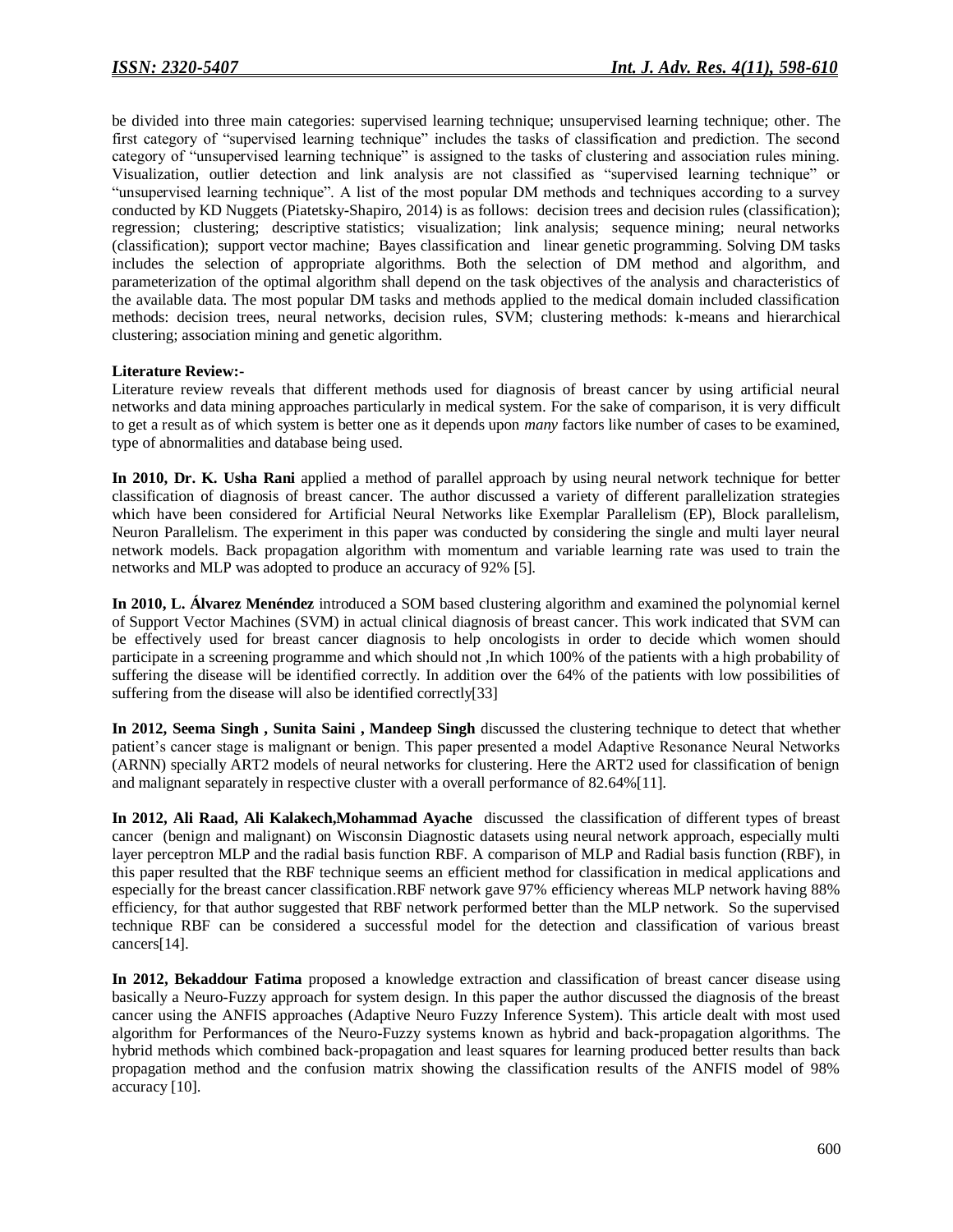**In 2012 Sonia Narang, Harsh K Verma, Uday Sachdev** reported a systematic review on breast cancer using adaptive resonance neural networks (ARNN), ART and feed forward artificial neural networks. Here the author highlighted the performance of the network using ART Model, a diagnostics system that performs at accuracy [9].

**In 2012, Yasmeen M. George, Bassant Mohamed Elbagoury, Hala H. Zayed and Mohamed I. Roushdy** proposed an intelligent diagnosis system for breast cancer classification. For this purpose the author discussed the Artificial Neural Networks and Support Vector Machines to classify the benign and malignant and used Four classification models namely multilayer perceptron (MLP) using back-propagation algorithm, probabilistic neural networks (PNN), learning vector quantization (LVQ) and support vector machine (SVM).In this paper the author developed computer-aided diagnosis system for breast classification with feature extraction process from image segmentation and applied the different machine learning algorithm on Six data models and predicted that PNN and SVM were used to produce the efficiency of 99.7% in terms of sensitivity and accuracy[13].

**In 2013, Ali KELES¸ Ayt¨urk KELES** preferred on strong diagnostic fuzzy rules for the inference engine of an expert system to be used for breast cancer diagnosis by using a neuro-fuzzy classification tool called NEFCLASS to extract strong diagnosis. To create this model, the "Mammographic Mass" dataset taken from the University of California - Irvine (UCI) Machine Learning Repository was used. The learning algorithm of this tool was heuristic and it had efficient performance diagnosis and classification tasks. The rule base to be used for diagnosis consists of 9 rules using the Breast Imaging Reporting and Data System (BI-RADS), this paper focused on developing a model to diagnose breast cancer because it was quite difficult to distinguish between benign and malignant mammographic findings. For this, the neuro-fuzzy method was used, which has given the best results in medical implementations. To design interference engine a new system was developed called Ex-DBC which is a strong diagnostic tool for the diagnosis of breast cancer with a negative predictive value of 93% [18].

**In 2014, Chandra Prasetyo Utomo, Aan Kardiana, Rika Yuliwulandari** implemented artificial neural network for diagnosing breast cancer based on Breast Cancer Wisconsin Dataset. In this paper the author used extreme learning techniques and the results showed that Extreme Learning Machine Neural Networks (ELM ANN) has better generalization classifier model than Back Propagation Artificial Neural Networks (BP ANN).Here the performance of ELMANN technique compared with BPANN which was based on learning algorithm. This paper showed a result ELM ANN has better performances in term of sensitivity and accuracy in all experiments and with accuracy of more than 95% [22].

**In 2014, Seema Singh, Sushmitha H, Harini J and Surabhi B.R**, proposed an automated technique using a multilayer Feed Forward network using Back Propagation algorithm is used to classify the WDBC Dataset. In this paper the author used scaled conjugate gradient (SCG) and Bayesian regularization (BR) to predict the accuracy and result with SCG for WBCD was 97.51% of accuracy [21].

**In 2014,J. Dheeba , N. Albert Singh , S. Tamil Selvi** represented a new classification approach for detection of breast abnormalities in digital mammograms using Particle Swarm Optimized Wavelet Neural Network (PSOWNN). The proposed abnormality detection algorithm was useful in order to process feature extraction from mammograms of 54 patients with WNN.The result showed that the area under the ROC curve of the proposed algorithm is 0.96853 with a sensitivity 94.167% of and specificity of 92.105% with accuracy of 93.167%. The misclassification rate was found to be 0.063291 which is less as compared with the classification done by other classifiers [25].

**In 2014, R.Pavitha, Ms T.Joyce Selva Hephzibah** proposed a automatic support system for classification of breast cancer .It introduced image processing on mammographic images with feature extraction and use of PNN to classify in faster and accurate manner for predicting cancerous or noncancerous data [30].

**In 2014,G.Lavanya, R.Sree Padmin**i Proposed a method on PNN and RBFNN for prediction of breast cancer on mammographic data and the accuracy obtained here is 91.66% and 93.33% respectively[28].

**In 2015 Htet thazin tike thein and khin mo mo jun** applied a Island differential algorithm with feed forward neural network in java platform considering WBCD with the help of random migration topology to achieve the accuracy of 99.97% with minimum time span[31].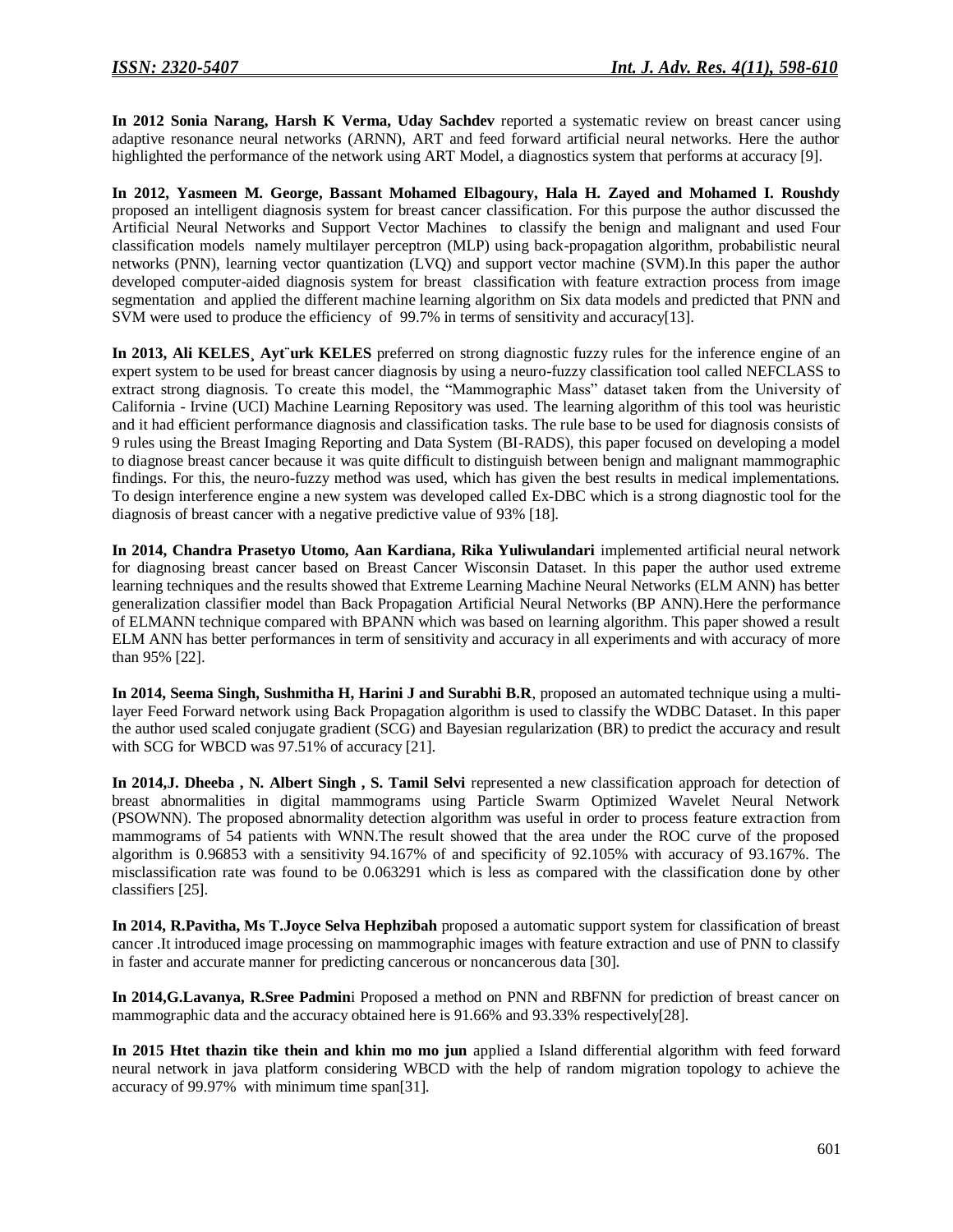| SL.N           | <b>YEA</b>   | <b>AUTHOR</b>                                                                       |                                                                                                                                                             | ALGOROTHIM/TECHNI                                                 | <b>ATTRIBUTES</b>                      | <b>ACCURA</b>                                             |
|----------------|--------------|-------------------------------------------------------------------------------------|-------------------------------------------------------------------------------------------------------------------------------------------------------------|-------------------------------------------------------------------|----------------------------------------|-----------------------------------------------------------|
| $\mathcal{O}$  | $\mathbb{R}$ |                                                                                     | <b>TOPIC</b>                                                                                                                                                | <b>QUES</b>                                                       |                                        | <b>CY</b>                                                 |
| $\mathbf{1}$   | 2010         | Dr. K. Usha Rani<br>and<br>Sri<br>Padmavathi<br>Mahila<br>isvavidyalayam            | Parallel<br>approach for<br>diagnosis of<br>breast<br>cancer<br>Using<br>neural<br>network<br>technique <sup>[5]</sup>                                      | <b>MLP</b>                                                        | WBCD(11attribu<br>tes)                 | 92%                                                       |
| $\overline{2}$ | 2012         | Sonianarang,<br>harsh<br>kverma,<br>uday                                            | Review<br>A<br><b>Of</b><br><b>Breast</b><br>Cancer<br>Detection<br>Using<br>Art<br>Model<br><b>Of</b><br>Neural<br>Networks[9]                             | <b>ART</b> and <b>ANN</b>                                         | <b>WBCD</b>                            | <b>REVIEW</b>                                             |
| 3              | 2012         | Ali<br>raad,<br>ali<br>kalakech, moham<br>mad ayache                                | <b>Breast</b><br>Cancer<br>Classificatio<br>Using<br>$\mathbf n$<br>Neural<br>Network<br>Approach:<br><b>MLP</b><br>and<br><b>RBF[14]</b>                   | <b>RBF</b>                                                        | <b>WBCD</b>                            | 97%                                                       |
| $\overline{4}$ | 2012         | Yasmeen<br>m.<br>George                                                             | Breast Fine<br>Needle<br>Tumor<br>Classificatio<br>using<br>$\mathbf n$<br>Neural<br>Networks[3<br>3 <sup>1</sup>                                           | <b>SVM</b>                                                        | <b>WBCD</b>                            | 99.7%                                                     |
| 5              | 2013         | Ali keles, ayt urk<br>keles                                                         | Extracting<br><b>Fuzzy Rules</b><br>For The<br>Diagnosis<br><b>Of</b><br><b>Breast</b><br>Cancer[18]                                                        | Neuro-Fuzzy classification<br>tool(NEFCLASS)                      | Irvine<br>(UCI)<br>Machine<br>Learning | 93% of<br>negative<br>$\operatorname{predicted}$<br>value |
| 6<br>$\tau$    | 2014<br>2014 | Chandra prasetyo<br>utomo,<br>aankardiana, rika<br>yuliwulandari<br>Seema<br>singh, | <b>Breast</b><br>Cancer<br>Diagnosis<br>using<br>Artificial<br>Neural<br>Networks<br>with<br>Extreme<br>Learning<br>Technique <sup>[2]</sup><br>2<br>Cancer | Extreme Learning Machine<br><b>Neural Networks</b><br>SOM and LVQ | <b>WBCD</b><br><b>WBCD</b>             | 95%<br>97%                                                |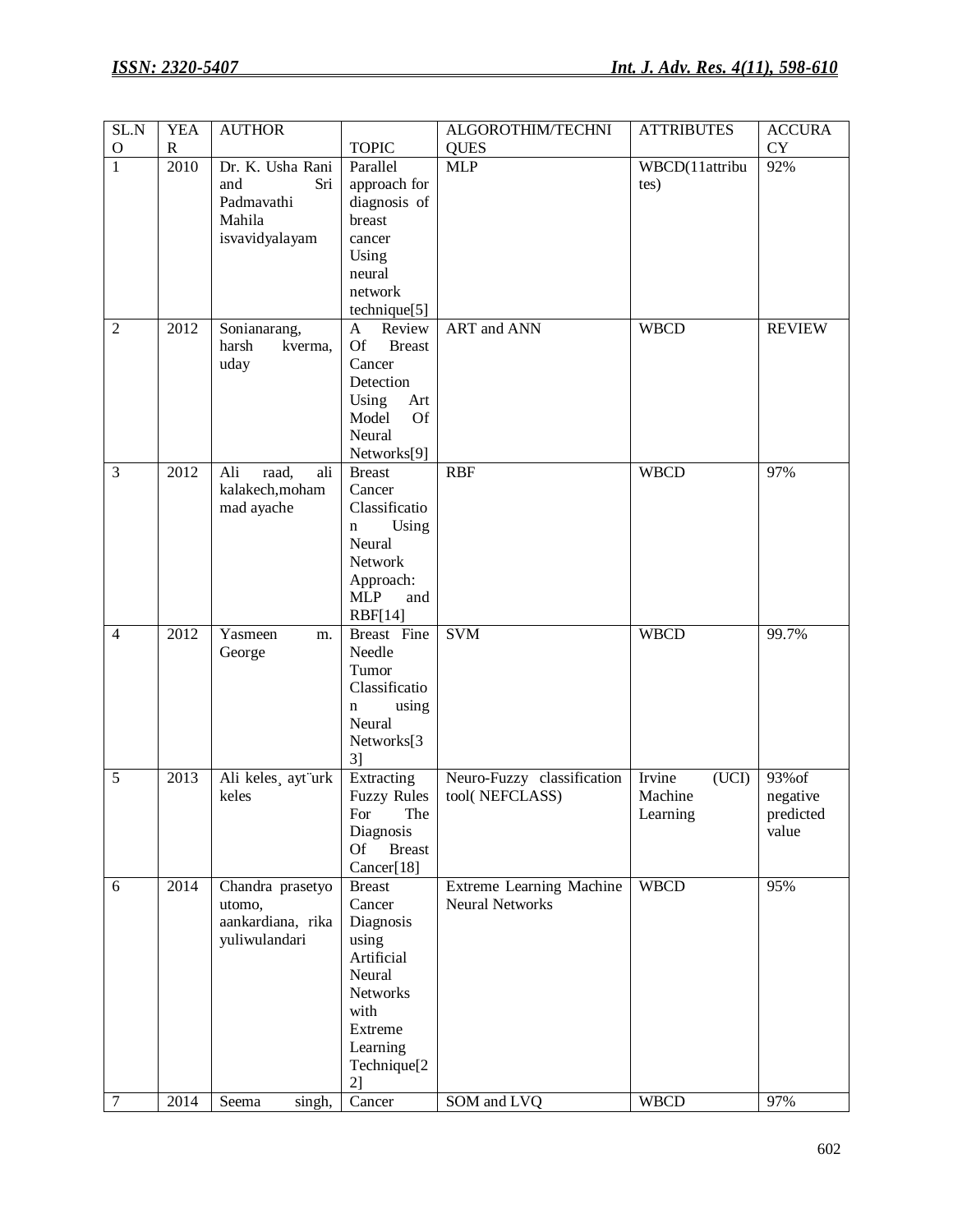| 8  | 2014 | sushmitha<br>h,<br>harini<br>$\mathbf{i}$<br>and<br>surabhi b.r<br>J. Dheeba<br>n.<br>Albert singh<br><b>S.</b><br>Tamil selvi | Detection<br>By<br>Using<br>Artificial<br>Network[21<br>Computer-<br>aided<br>detection of<br>breast<br>cancer<br>on<br>mammogra<br>ms: a swarm<br>Intelligence<br>optimized<br>wavelet<br>neural<br>network<br>approach[25]<br>J | particle<br>swarm optimized wavelet<br>neural network (PSOWNN)<br>learning<br>rate<br>and<br>momentum constant set as<br>$0.01$ and<br>0.9 | 25 item features<br>are extracted              | 93.671%                                    |
|----|------|--------------------------------------------------------------------------------------------------------------------------------|-----------------------------------------------------------------------------------------------------------------------------------------------------------------------------------------------------------------------------------|--------------------------------------------------------------------------------------------------------------------------------------------|------------------------------------------------|--------------------------------------------|
| 9  | 2014 | Abdulmajid,<br>Safdarali,<br>Mubashariqbal,<br>Nabeela kausar                                                                  | Prediction<br>Of Human<br>Breast And<br>Colon<br>Cancers<br>From<br>Imbalanced<br>Data Using<br>Nearest<br>Neighbor<br>And<br>Support<br>Vector<br>Machines <sup>[2]</sup><br>6]                                                  | MTD-SVM<br>MTD-<br>and<br>KNN prediction models                                                                                            | 13,023 genes in<br>11 breast                   | 95.18%                                     |
| 10 | 2014 | G.Lavanya, R.sree<br>Padmini                                                                                                   | Classificatio<br>n Of Breast<br><b>Tumor Mass</b><br>Using<br>Probabilistic<br>Neural<br>Network<br>And Radial<br><b>Basis</b><br>Function<br>Neural<br>Network<br>Algorithm <sup>[2]</sup><br>8]                                 | Naïve base classifier and<br>RBFNN Algorithm                                                                                               | tumor based on<br>$\mbox{mammography}$<br>data | $NBC=$<br>91.6667 %<br>$RBFF=$<br>93.3333% |
| 11 | 2015 | Basavaraj<br>hiremath & S.C<br>Prasannakumar                                                                                   | Automated<br>Evaluation<br><b>Of</b><br><b>Breast</b><br>Cancer<br>Detection                                                                                                                                                      | image<br>processing<br>morphological<br>operation+SVM                                                                                      | 75<br>mammographic<br>images                   | 89.33%                                     |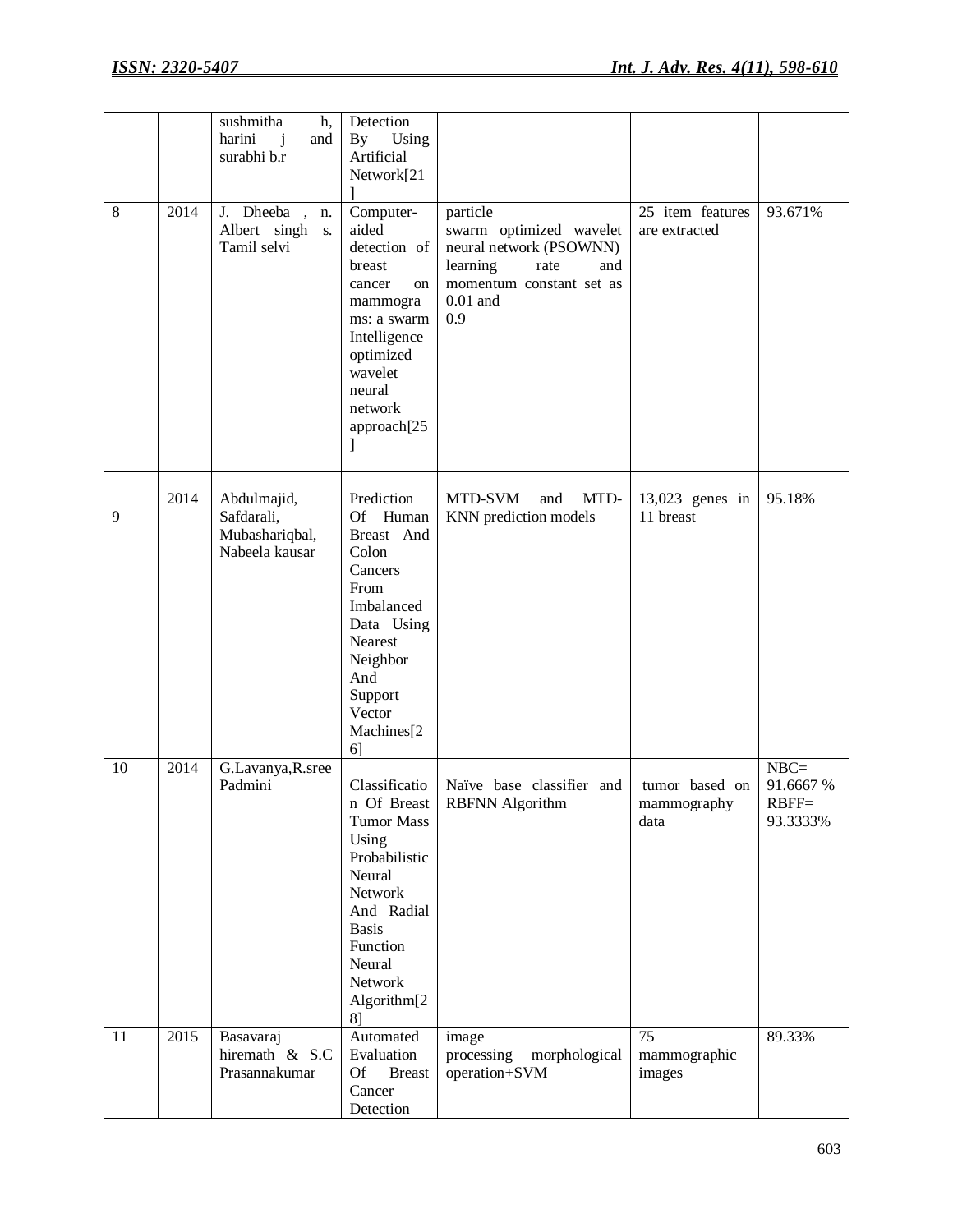|    |      |                                             | Using SVM<br>classifier[11                                                                                  |                                                                                                  |             |        |
|----|------|---------------------------------------------|-------------------------------------------------------------------------------------------------------------|--------------------------------------------------------------------------------------------------|-------------|--------|
|    |      |                                             |                                                                                                             |                                                                                                  |             |        |
| 12 | 2015 | Htet thazin tike<br>thein and khin mo<br>mo | An<br>Approach<br>For Breast<br>Cancer<br>Diagnosis<br>Classificatio<br>Using<br>n<br>Neural<br>Network[31] | differential<br>Island<br>A<br>algorithm with feed forward<br>neural network in java<br>platform | <b>WBCD</b> | 99.97% |

**In2006, Haowen You and George Rumbe**, performed a survey on comparative analysis of different methods of Support Vector Machine, Bayesian classifier and other Artificial neural network classifiers (Back propagation, linear programming, Learning vector quantization, and K nearest neighborhood) on the Wisconsin breast cancer classification problem .In this paper the author applied statistical learning theory for solving classification and regression problems. The goal of SVM is to determine a suitable hyper plane with maximum margin which can be computed as an optimization problem. Similarly the author applied various learning algorithm employed to the Bayesian network this includes AD (All dimensions) Trees, TAN (Tree Augmented Naïve Bayes) and K2.In this paper training for SVM was conducted by varying a variety of C and gamma (ɣ) values based on 10 fold cross Validation where as for Bayesian network three types Bayesian network i.e., Naïve, K2 and Bayes were examined to determine best network with higher prediction accuracy. Out of these all method SVM gives better accuracy so the SVM has been determined to be more superior to Bayesian network since it provides higher prediction accuracy by comparing the performance of both networks to other neural network approaches[32].

**In 2006 Seral Sahana***,***Kemal Polata, Halife Kodazb, Salih Gune** introduced a new method By hybridizing a fuzzy-artificial immune system with *k*-nearest neighbour algorithm ,in order to solve diagnosis problem via classifying Wisconsin Breast Cancer Dataset (WBCD) and classification accuracy of 99.14% was obtained[2].

**In 2006 Sudhir d. Sawarkar,dr,Ashoka.Ghatol** have done a survey on Kohonen self-organizing map neural network for classification of breast cancer. For diagnosis the efficiency of self organizing map neural network showed that it can support the doctors or physicians to consider it as a second opinion of the learning machine to prevent biopsy. This method gave more efficiency nearly 98.88% as compared to SVM method which gives 96.26%[1].

**In 2010,Sarvestan Soltani A, Safavi A, Parandeh M. N. and Salehi M** discussed different neural network such as Multilayer Perceptron (MLP), Self Organizing Map(SOM), Radial Basis Function (RBF) and Probabilistic Neural Network(PNN) which are used to classify WBC and NHBCD data and compared all the network according to their accuracy. In this paper the author investigated RBF and PNN were proved as the best classifiers in the training set. But the PNN gave the best classification accuracy when the test set was considered[3].

**In 2010,Orlando Anunciacao, Bruno C. Gomes, Susana Vinga, Jorge Gaspar, Arlindo L.Oliveira and Jose Rueff** has discussed the applicability of Decision Tree for detection of high-risk breast cancer groups[4].

**In 2010, Dr. Medhat Mohamed Ahmed Abdelaal and Muhamed Farouq** investigated the capability of the classification SVM with Tree Boost and Tree Forest in analyzing the DDSM dataset. In this paper the author used SVM technique and show promising results for increasing diagnostic accuracy [6].

**In 2010,Wei-pin Chang, Der-Ming and Liou**, discussed the genetic algorithm which gave better results and better accuracy than other data mining models for the analysis of the data of breast cancer patients .In this paper the author used different method like artificial neural network, decision tree, logistic regression, and genetic algorithm for the comparative studies and the accuracy[12].

**In 2011, Shelly Gupta**, **Dharminder Kumar ,Anand Sharma** have done a survey on data mining techniques to enhance the breast cancer diagnosis. In this paper author discussed different commonly used method for data mining classification tasks like Decision Trees (DT's), Support Vector Machine (SVM), Genetic Algorithms (GAs) /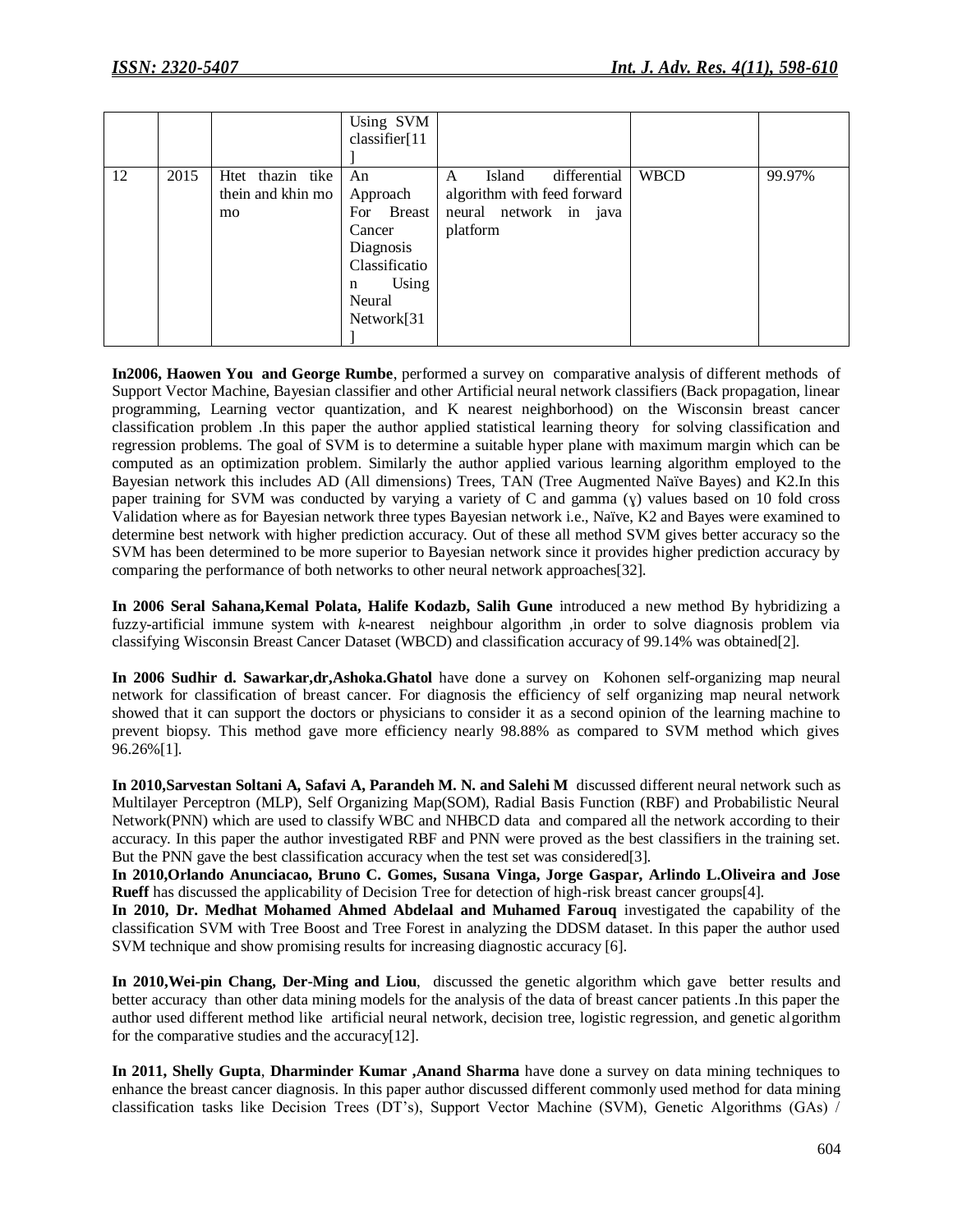Evolutionary Programming (EP), Fuzzy Sets, Neural Networks, Rough Sets and summarized various review and technical articles on breast cancer diagnosis [7].

**In 2011 Hui-Ling Chen, Bo Yang, Jie Liu , Da-You Liu** proposed a rough set (RS) based supporting vector machine classifier (RS\_SVM) .The RS reduction algorithm was employed for features selection followed by SVM(support vector machine)in order to achieve the highest classification accuracies (99.41%, 100%, and 100% for 50–50% of training-test partition, 70–30% of training-test partition, and 80–20% of training-test partition, Respectively) for a subset that contained five features[8].

.**In 2012 Gouda I.Salma , M.B Abdelhalim and Magdy Abd-elghany Zeid** performed a comparison among different classifiers such as decision tree, MLP, Naïve Bayes, sequential minimal optimization (SMO) and Instant Based for K nearest nieghbour (IBK) on three different database of breast cancer WBC,WBCD and WPBC with the help of weka tool and predicted the accuracy of 97.2818% for WBC 97.7153% for WDBC and 77.3196% for WPBC dataset respectively[16].

**In 2012 Mohammad Fiuzy, Javad Haddadnia, Nasrin Mollania, Maryam Hashemian, Kazem Hassanpour** introduced a new algorithm that can detect breast cancer based on combining artificial intelligent system and Fine Needle Aspiration (FNA). Here the study of the Features of Wisconsin Data Base Cancer which contains about 569 FNA test samples (212 patient samples (malignant) and 357 healthy samples (benign)) were studied by combining the Artificial Intelligence Approaches, such as Evolutionary Algorithm (EA) with Genetic Algorithm (GA), and also used Exact Classifier Systems (here by Fuzzy C-Means (FCM)) to separate malignant from benign samples with an accuracy of 96% [17].

**In 2012 Shweta Kharya** approached various data mining techniques such as decision tree, associate rule mining ,ANN Naïve Bayes Classifier, Logistic Regression,SVM(support vector machine), Bayesian Networks on breast cancer database and the ultimate conclusion was found that Decision tree is found to be best predictor with 93.62% Accuracy on benchmark dataset (UCI machine learning dataset)[15].

**In 2013 B.M.Gayathri ,C.P.Sumathi and T.Santhanam** wrote a survey paper on various diagnosis process of breast cancer by different machine learning process and data mining process with accuracy and emphasized on (RVM)relevance vector machine for diagnosis of breast cancer database[19].

**In 2013 Kung-jeng Wnag,Bunjira Makond and Kun Huang Chen and Kung Min Wang** proposed a new set of classifier algorithms combination of synthetic minority oversampling technique (SMOTE) and particle swarm optimization (PSO), while integrating some well known classifiers, such as logistic regression,C5 decision tree (C5) model, and 1-nearest neighbor search and analyzed that SMOTE+PSO+C5 gave an accuracy of 94.255%[24].

**In 2013,K.Menaka, S.Karpagavall**i made a comparison with support vector machine to that of linear genetic programming on diagnosis of breast cancer in terms of accuracy and finally result was obtained that linear genetic programming was significantly better in both prediction and training time[20].

**In 2014 Bichen Zheng, Sang Won Yoon , Sarah S. Lam** used a hybrid of K-means and support vector machine (K-SVM) algorithms . The K-means algorithm was utilized to recognize the hidden patterns of the benign and malignant tumors separately and use of machine learning algorithm (SVM) was used to obtain the new classifier to differentiate the incoming tumors. Based on 10-fold cross validation, the proposed methodology improved the accuracy to 97.38%, when tested on the Wisconsin Diagnostic Breast Cancer (WDBC) data set from the University of California –Irvine machine learning repository[23].

**In 2014 B.Padmapriya, T.Velmurugan** carried out a review work on various data mining classification techniques applied to diagnose breast cancer database.In a survey of review work they got a final conclusion that, among the various classification algorithms ID3, C5.0, ID3, APRIORI, C4.5 and Naïve Bayes in breast cancer analysis,C4.5 is better than the other algorithms[27].

**In 2015,Kasra Madadipouya** used a a new algorithm based on C4.5 on WBCD (Breast Cancer)which is based on entropy of the attribute and a comparison made with weka tool and result was satisfactory having an accuracy of 97.9%[29].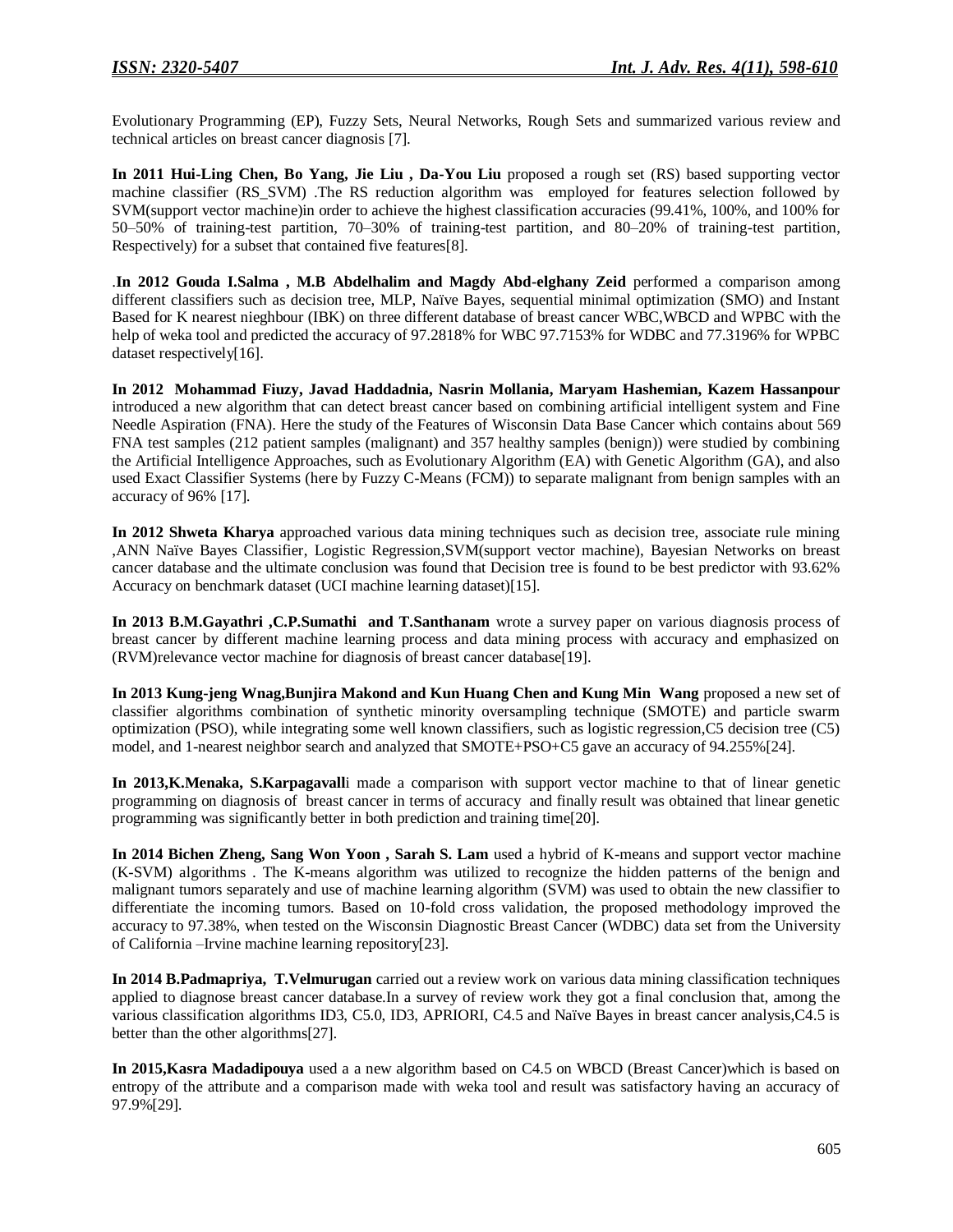| SL.N           | <b>YEA</b>  | <b>AUTHOR</b>                                                                                                                          |                                                                                                                                                          | ALGOROTHIM/TECHNIQU                                                                                                                                                                                                   | <b>ATTRIBUTE</b>                     | RESULT                                              |
|----------------|-------------|----------------------------------------------------------------------------------------------------------------------------------------|----------------------------------------------------------------------------------------------------------------------------------------------------------|-----------------------------------------------------------------------------------------------------------------------------------------------------------------------------------------------------------------------|--------------------------------------|-----------------------------------------------------|
| $\mathbf O$    | $\mathbf R$ |                                                                                                                                        | <b>TOPIC</b>                                                                                                                                             | ES                                                                                                                                                                                                                    | S                                    | S                                                   |
| $\overline{1}$ | 2006        | <b>Haowen</b><br>You<br>and<br>George<br><b>Rumbe</b>                                                                                  | Comparative<br>Study<br>of<br>Classification<br>Techniques on<br>Breast Cancer<br><b>FNA</b><br><b>Biopsy</b><br>Data[32]                                | Support<br>machines<br>vector<br>SVM), Bayesian<br>network (BNT), K Nearest<br>neighborhood<br>(KNN), Learning<br>vector<br>quantization<br>(LVQ), Linear<br>programming<br>(LP)and Back propagation<br>network (BPN) | <b>WBCD</b>                          | 100%FO<br>R KNN                                     |
| $\overline{c}$ | 2006        | Seral<br>Sahan, Kemal<br>Polat,<br>Halife<br>Kodaz, Salih<br>Gune                                                                      | A new hybrid<br>based<br>method<br>fuzzy-<br>on<br>artificial<br>immune system<br>and<br>$k$ -nn<br>algorithm<br>for<br>breast<br>cancer<br>diagnosis[2] | fuzzy-artificial                                                                                                                                                                                                      | <b>WBCD</b>                          | 91.4%                                               |
| $\overline{3}$ | 2006        | Sudhir<br>d.<br>Sawarkar,<br>Dr.<br>Ashok a. Ghatol                                                                                    | Breast Cancer<br>Malignancy<br>Identification<br>using<br>Self-<br>Organizing<br>Map[1]                                                                  | SOM                                                                                                                                                                                                                   | <b>WBCD</b>                          | 98.88%                                              |
| $\overline{4}$ | 2010        | Sarvestan<br>Soltani A, Safavi<br>A, Parandeh M.<br>N. and Salehi M                                                                    | Predicting<br>Breast Cancer<br>Survivability<br>using<br>Data<br>Mining<br>Techniques[3]                                                                 | SOM, MNP, RBF & PNN                                                                                                                                                                                                   | WBC,NHBC<br>D                        | <b>PNN</b><br>is<br>better<br>choice                |
| 5              | 2010        | Orlando<br>Anunciacao,<br><b>Bruno</b><br>C.<br>Gomes,<br>Susana<br>Vinga,<br>Jorge<br>Gaspar, Arlindo<br>L.Oliveira and<br>Jose Rueff | A Data Mining<br>approach<br>for<br>detection<br>of<br>high-risk Breast<br>Cancer<br>groups[4]                                                           | Decision Tree                                                                                                                                                                                                         | Dataset<br>department of<br>genetics | Fisher<br>Exact<br>Test<br>value of<br>$9.7*10^{6}$ |
| 6              | 2010        | Dr.<br>Medhat<br>Mohamed<br>Ahmed Abdelaal<br>Muhamed<br>and<br>Farouq                                                                 | Using<br>data<br>mining<br>for<br>assessing<br>diagnosis<br>of<br>breast cancer[6]                                                                       | <b>SVM</b>                                                                                                                                                                                                            | <b>DDSM</b>                          | high gain<br>of<br>svm<br>with<br>minimal<br>error  |
| 8              | 2011        | Shelly<br>Gupta, Dharmind<br>er Kumar, Anand<br>Sharma                                                                                 | Mining<br>Classification<br>Techniques<br>Applied<br>For<br><b>Breast</b><br>Cancer<br>Diagnosis And<br>Prognosis[7]                                     | DT'S, SVM, GAS,<br>EP                                                                                                                                                                                                 |                                      | Review                                              |
| 9              | 2011        | HUI-Ling Chen,<br>Bo Yang, Jie Liu                                                                                                     | support<br>vector<br>machine<br>classifier<br>with                                                                                                       | RS-SVM                                                                                                                                                                                                                | <b>WBCD</b>                          | 99.41%                                              |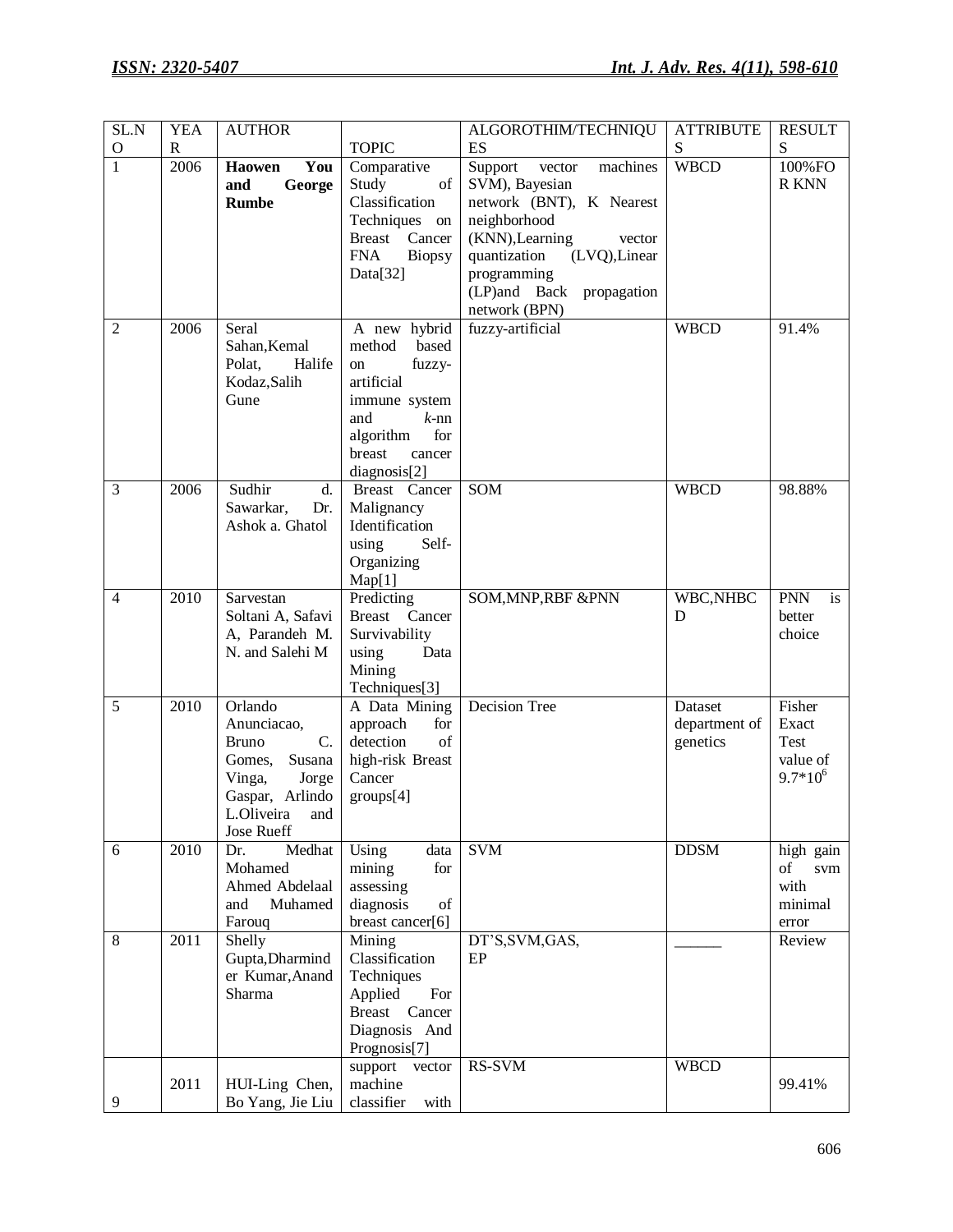|    |      | , Da-You Liu                                                                                                 | rough set-based<br>feature<br>selection<br>for<br>breast<br>cancer<br>diagnosis[8]                                                                                                                     |                                                                                                                                                                 |                                    |                                                                                                                               |
|----|------|--------------------------------------------------------------------------------------------------------------|--------------------------------------------------------------------------------------------------------------------------------------------------------------------------------------------------------|-----------------------------------------------------------------------------------------------------------------------------------------------------------------|------------------------------------|-------------------------------------------------------------------------------------------------------------------------------|
| 10 | 2012 | Gouda I.Salma,<br>M.B Abdelhalim<br>and Magdy Abd-<br>elghany Zeid                                           | Breast Cancer<br>Diagnosis<br>on<br>Three Different<br>Datasets Using<br>Multi-<br>Classifiers[16]                                                                                                     | decision tree, MLP, Naïve<br>sequential minimal<br>Bayes,<br>optimization<br>(SMO)<br>and<br>Instant Based for K nearest<br>nieghbour (IBK)                     | WBC, WBCD<br>and WPBC              | 97.2818<br>$\%$<br>for<br><b>WBC</b><br>97.7153<br>$\%$<br>for<br><b>WDBC</b><br>and<br>77.3196<br>$\%$<br>for<br><b>WPBC</b> |
| 11 | 2012 | Mohammad<br>Fiuzy,<br>Javad<br>Haddadnia,<br>Nasrin Mollania,<br>Maryam<br>Hashemian,<br>Kazem<br>Hassanpour | Introduction of<br><b>New</b><br>a<br>Diagnostic<br>Method<br>for<br>Breast Cancer<br>Based on Fine<br>Needle<br>Aspiration<br>(FNA)<br>Test<br>Data<br>and<br>Combining<br>Intelligent<br>Systems[17] | FNA, EA, GA                                                                                                                                                     | <b>WBCD</b>                        | 96%                                                                                                                           |
| 12 | 2012 | Shweta Kharya                                                                                                | Using<br>Data<br>Mining<br>Techniques for<br>Diagnosis<br>and<br>of<br>Prognosis<br>Cancer<br>Disease[15]                                                                                              | decision tree, associate rule<br>mining , ANN Naïve Bayes<br>Classifier,<br>Logistic<br>Regression, SVM(support<br>vector machine), Bayesian<br><b>Networks</b> | UCI machine<br>learning<br>dataset | 93.62                                                                                                                         |
| 13 | 2013 | B.M.Gayathri<br>,C.P.Sumathi<br>and<br>T.Santhanam                                                           | Breast Cancer<br>Diagnosis<br>Using Machine<br>Learning<br>Algorithms -A<br>Survey $[19]$                                                                                                              | <b>RVM</b>                                                                                                                                                      |                                    | <b>REVIEW</b>                                                                                                                 |
| 14 | 2013 | Kung-jeng<br>Wnag, Bunjira<br>Makond<br>and<br>Kun<br>Huang<br>Chen and Kung<br>Min Wang                     | hybrid<br>A<br>classifier<br>combining<br><b>SMOTE</b><br>with<br>PSO to estimate<br>$5-$<br>yearsurvivabilit<br>of<br>breast<br>y<br>cancer<br>patients[24]                                           | Synthetic<br>minority<br>oversampling<br>technique<br>(SMOTE) and particle swarm<br>optimization<br>(PSO),<br>C <sub>5</sub><br>decision tree (C5) model        | Seer<br>cancer<br>database         | 94.255%                                                                                                                       |
| 15 | 2013 | ,K.Menaka,<br>S.Karpagavalli                                                                                 | Cancer<br><b>Breast</b><br>Classification<br>using<br>Support<br>Vector Machine<br>Genetic<br>and                                                                                                      | SVM,LGP                                                                                                                                                         | <b>WBCD</b>                        | 99%<br>using<br>LGP                                                                                                           |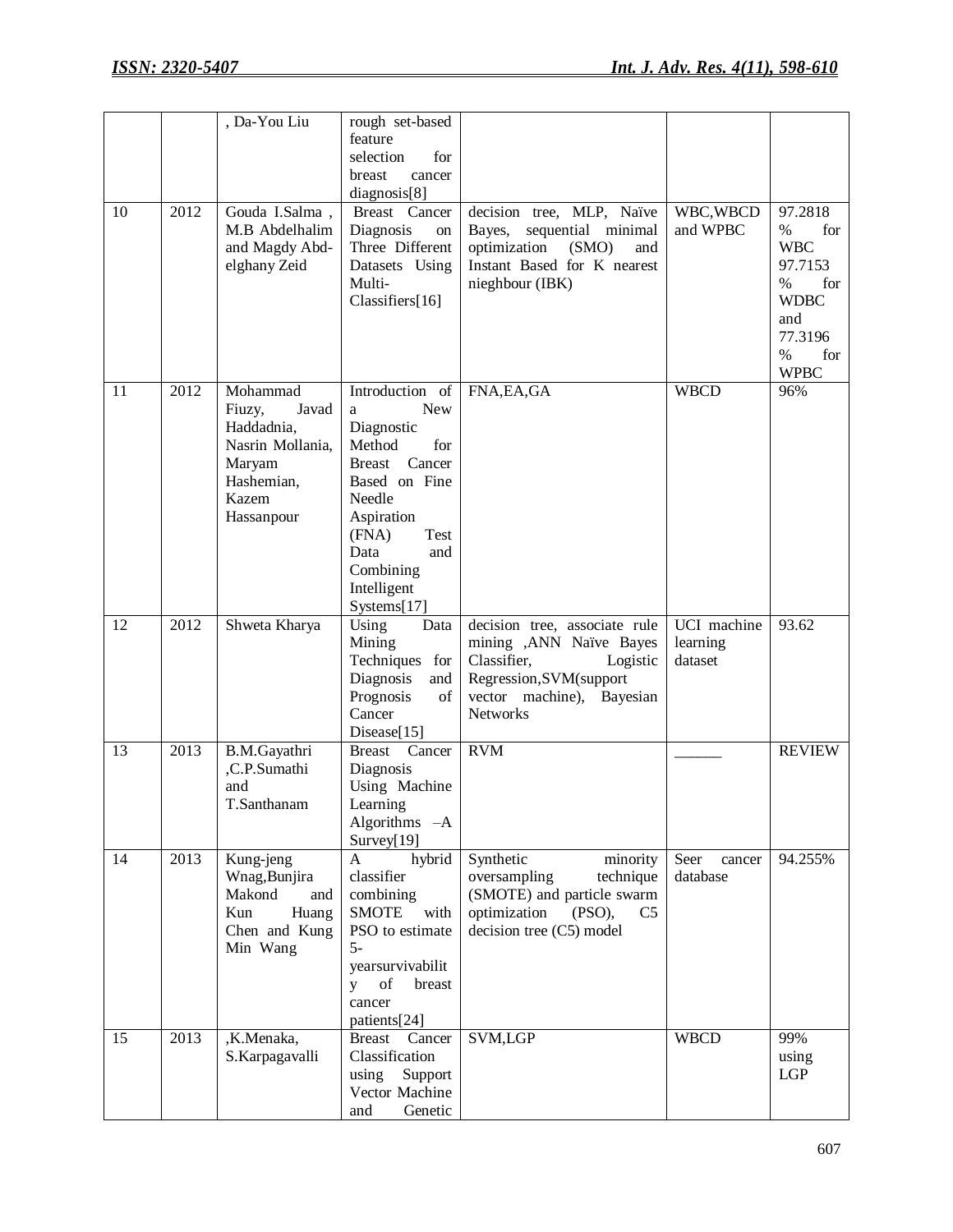|    |      |                  | Programming[2]           |                             |             |        |
|----|------|------------------|--------------------------|-----------------------------|-------------|--------|
|    |      |                  | $\Omega$                 |                             |             |        |
| 16 | 2014 | Bichen<br>Zheng, | <b>Breast</b><br>cancer  | hybrid<br>of K-means<br>and | <b>WBCD</b> | 97.38% |
|    |      | Sang Won Yoon    | diagnosis based          | support vector machine (K-  |             |        |
|    |      | , Sarah S. Lam   | feature<br>on            | SVM) algorithms             |             |        |
|    |      |                  | Extraction               |                             |             |        |
|    |      |                  | using a hybrid           |                             |             |        |
|    |      |                  | of K-means and           |                             |             |        |
|    |      |                  | support vector           |                             |             |        |
|    |      |                  | machine                  |                             |             |        |
|    |      |                  | algorithms $[23]$        |                             |             |        |
| 17 | 2015 | Kasra            | New<br>A                 | C4.5                        | <b>WBCD</b> | 97.9%  |
|    |      | Madadipouya      | Decision<br>Tree         |                             |             |        |
|    |      |                  | Method<br>For            |                             |             |        |
|    |      |                  | Data Mining In           |                             |             |        |
|    |      |                  | Medicine <sup>[29]</sup> |                             |             |        |

# **Conclusion**:-

In the review of diagnosis of breast cancer database, some of following points were much emphasized. Some of the review paper already predicted about the accuracy of different machine learning algorithm .Due to limitation of ANN various modified form of machine learning algorithm as well as hybrid process were adopted to improve accuracy with least time span .some of paper clearly presented that accuracy was above 95% to 99% . Various data mining process also considered predicting the diagnosis of breast cancer with high accuracy and result showed that decision tree, KNN algorithm and PSO is better in terms of accuracy calculation. Feature extraction with some good algorithm should be carried out with certain modified form of machine learning algorithm or data mining process to a large volume of data in a small time span with much higher accuracy.

# **Reference:-**

- 1. Sudhir D. Sawarkar,Dr,Ashok A.Ghatol "Breast Cancer Malignancy Identification using Self-Organizing Map" Proceedings of the 5th WSEAS Int. Conf. on Circuits, Systems, Electronics, Control & Signal Processing, Dallas, USA, November 1-3, 2006
- *2.* Seral Sahan,Kemal Polat, Halife Kodaz,Salih Gune " A new hybrid method based on fuzzy-artificial immune system and *k*-nn algorithm for breast cancer diagnosis" Computers in Biology and Medicine 37 (2007) 415 – 423 ELSEVIER
- 3. Sarvestan Soltani A, Safavi A A, Parandeh M N and Salehi M , "Predicting Breast Cancer Survivability using Data Mining Techniques", Software Technology and Engineering (ICSTE), 2ndInternational Conference, Vol.2, pages 227-231,2010
- 4. Anunciacao Orlando, Gomes C. Bruno, Vinga Susana, Gaspar Jorge, Oliveira L. rlindo and Rueff Jose, "A Data Mining approach for detection of high-risk Breast Cancer groups", Advances in Soft Computing, Vol. 74, 2010, pp. 43-51
- 5. Dr. K. Usha Rani "Parallel Approach for Diagnosis of Breast Cancer using Neural Network Technique" International Journal of Computer Applications International Journal of Computer Applications (0975 – 8887), Volume 10– No.3, November 2010
- 6. Abdelaal Ahmed Mohamed Medhat and Farouq Wael Muhamed, "Using data mining for assessing diagnosis of breast cancer," in Proc. International multiconfrence on computer science and information Technology, 2010, pp. 11-17
- 7. Shelly Gupta,Dharminder Kumar,Anand Sharma" Data Mining Classification Techniques Applied For Breast Cancer Diagnosis And Prognosis" Indian Journal Of Computer Science And Engineering (IJCSE), Vol. 2 No. 2 Apr-May 2011
- 8. Hui-Ling Chen,Bo Yang Jie Liu Da-You Liu "A support vector machine classifier with rough set-based feature selection for breast cancer diagnosis"Expert Systems with Applications 38 (2011) 9014–9022, ,ELSEVIER.
- 9. Sonia Narang, Harsh K Verma, Uday Sachdev "A Review of Breast Cancer Detection using ART Model of Neural Networks" International Journal of Advanced Research in Computer Science and Software Engineering. Volume 2, Issue 10, October 2012 ISSN: 2277 128X.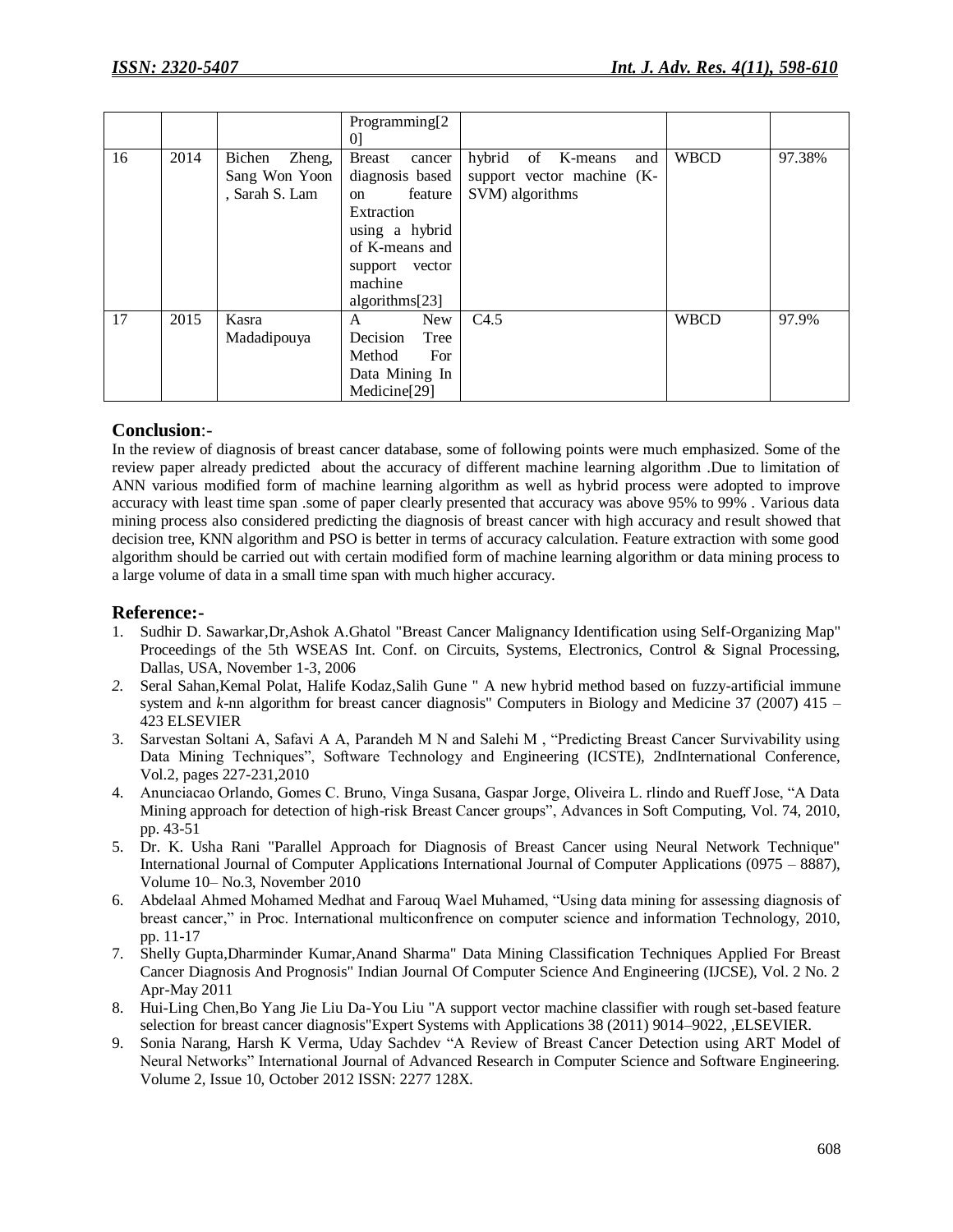- 10. Bekaddour Fatima, and Chikh Mohammed Amine "A Neuro Fuzzy Inference Model For Breast Cancer Recognition "International Journal of Computer Science & Information Technology (IJCSIT), International Journal of Computer Science & Information Technology (IJCSIT) Vol 4, No 5, October 2012
- 11. Basavaraj Hiremath & SC Prasannakumar "Automated Evaluation of Breast Cancer Detection Using SVM Classifier"(IJCSEITR) ISSN(P): 2249-6831; ISSN(E): 2249-7943 ,Vol. 5, Issue 1, Feb 2015, 11-20
- 12. Seema Singh , Sunita Saini , Mandeep Singh "Cancer detection by using Artificial Network"-International Journal of Advancements in Research & Technology International Journal of Advancements in Research & Technology Volume 1, Issue 4, September -2012 , ISSN 2278 -7763
- 13. Chang Pin Wei And Liou Ming Der , "Comparison Of Three Data Mining Techniques With Genetic Algorithm In Analysis Of Breast Cancer Data".[Online]. vailable:Http://Www.Ym.Edu.Tw/~Dmliou/Paper/Compar\_Threedata.Pdf
- 14. Yasmeen M. George, Bassant Mohamed Elbagoury, Hala H. Zayed and Mohamed I. Roushdy ,"Breast Fine Needle Tumor Classification using Neural Networks"-2012- International Journal of Computer Science IJCSI International Journal of Computer Science Issues, Vol. 9, Issue 5, No 2, September 2012
- 15. Ali Raad, Ali Kalakech ,Mohammad Ayache, "Breast Cancer Classification using Neural Network Approach: MLP AND RBF", the 13th international Arab conference on information technology, ACIT' DEC 2012,  $10 -$ 13.
- 16. Shweta Kharya"Using Data Mining Techniques for Diagnosis and Prognosis of Cancer Disease" International Journal of Computer Science, Engineering and Information Technology (IJCSEIT), Vol.2, No.2, April 2012
- 17. Gouda I. Salama, M.B.Abdelhalim, and Magdy Abd-elghany Zeid" Breast Cancer Diagnosis on Three Different Datasets Using Multi-Classifiers" International Journal of Computer and Information Technology (2277 – 0764) Volume 01– Issue 01, September 2012
- 18. Fiuzy M, Haddadnia J, Mollania N, Hashemian M, Hassanpour K. "Introduction of a New Diagnostic Method for Breast Cancer Based on Fine Needle Aspiration (FNA) Test Data and Combining Intelligent Systems". Iran J Cancer Prev. 2012; 5(4):169-77.
- 19. Ali KELES¸ Ayt urk KELES " Extracting fuzzy rules for the diagnosis of breast cancer"Turkish Journal of Electrical Engineering & Computer Sciences, 2013
- 20. M.Gayathri,C.P.Sumathi,And T.Santhanam"Breast Cancer Diagnosis Using Machine Learning Algorithms –A Survey" International Journal Of Distributed And Parallel Systems (IJDPS) Vol.4, No.3, May 2013
- 21. K.Menaka, S.Karpagavalli " Breast Cancer Classification using Support Vector Machine and Genetic Programming" International Journal of Innovative Research in Computer and Communication Engineering Vol. 1, Issue 7, September 2013
- 22. Seema Singh, Sushmitha H, Harini J and Surabhi B.R"An Efficient Neural Network Based System for Diagnosis of Breast Cancer"International Journal of Computer Science and Information Technologies. (IJCSIT) International Journal of Computer Science and Information Technologies, Vol. 5 (3) ,2014, 4354-4360
- 23. Chandra Prasetyo Utomo, Aan Kardiana, Rika Yuliwulandari" Breast Cancer Diagnosis using Artificial Neural Networks with Extreme Learning Technique"2014 International Journal of Advanced Research in Artificial Intelligence (IJARAI) International Journal of Advanced Research in Artificial Intelligence Vol. 3, No. 7, 2014
- 24. Bichen Zheng, Sang Won Yoon , Sarah S. Lam "Breast cancer diagnosis based on feature Extraction using a hybrid of K-means and support vector machine algorithms" Expert Systems with Applications 41 (2014) 1476– 1482,ELSEVIER.
- 25. Kung-Jeng Wanga, Bunjira Makonda,b, Kun-Huang Chena, Kung-Min Wangca "A hybrid classifier combining SMOTE with PSO to estimate 5-yearsurvivability of breast cancer patients", Applied Soft Computing 20 (2014) 15–24,ELSEVIER.
- 26. J. Dheeba , N. Albert Singh , S. Tamil Selvi "Computer-aided detection of breast cancer on mammograms: A swarm intelligence optimized wavelet neural network approach"Journal of Biomedical Informatics 49 (2014) 45–52,ELSEVIER
- 27. Abdul Majid, Safdar Ali, Mubashar Iqbal, Nabeela KausarDepartment "Prediction of human breast and colon cancersfrom imbalanced data using nearest neighborand support vector machines"computer method sandprograms
- 28. in biomedicine113 (201 4 )792–808, ELSEVIER
- 29. B.Padmapriya, T.Velmurugan" A Survey on Breast Cancer Analysis Using Data Mining Techniques"International Conference on Computational Intelligence and Computing Research,2014
- 30. G.Lavanya, R.Sree Padmini "Classification of breast tumor mass using probabilistic neural network and Radial basis function neural network algorithm" International Journal of Advanced Scientific and Technical Research Issue 4 volume 2, March-April 2014.